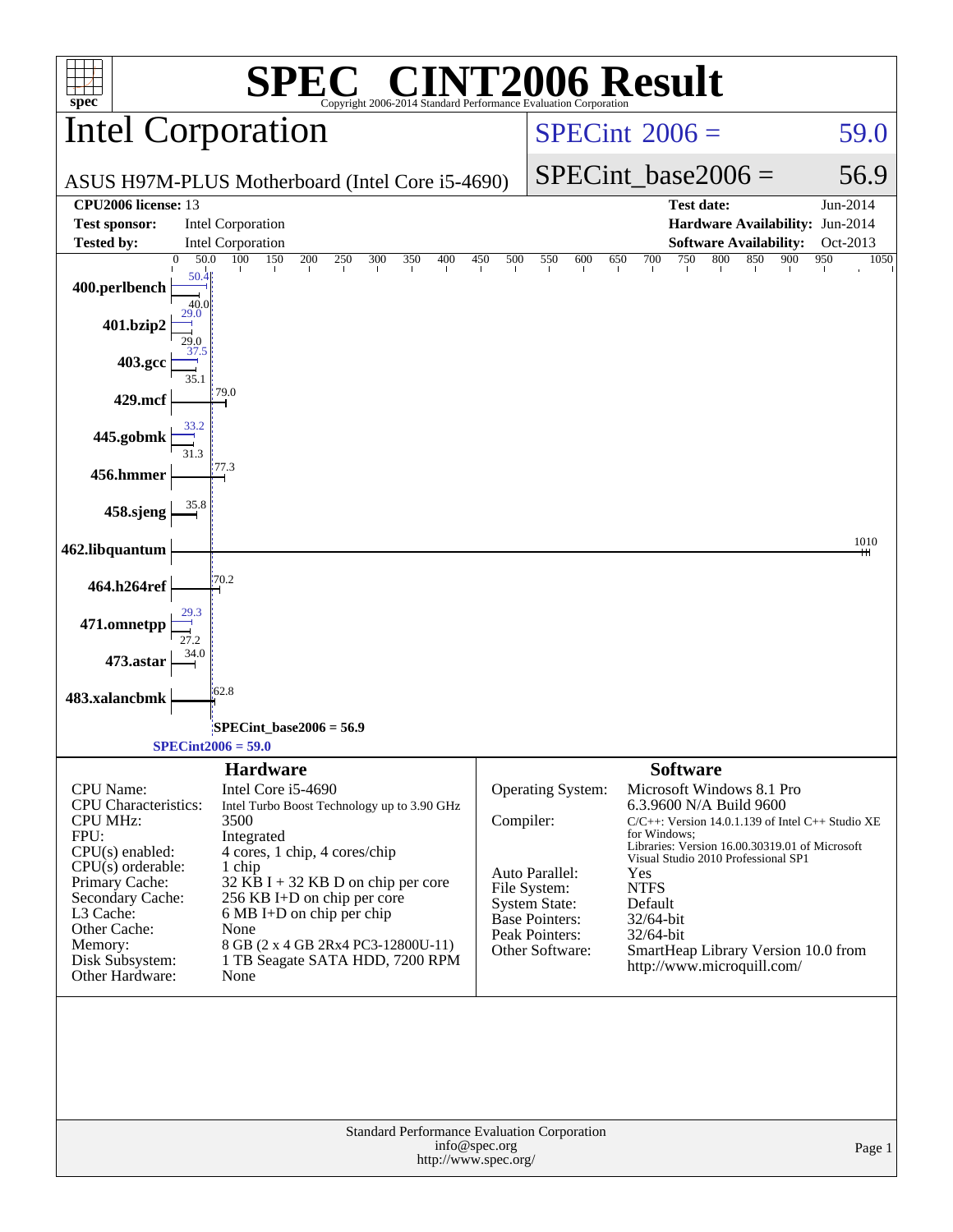

# Intel Corporation

### $SPECint2006 = 59.0$  $SPECint2006 = 59.0$

ASUS H97M-PLUS Motherboard (Intel Core i5-4690)

SPECint base2006 =  $56.9$ 

**[CPU2006 license:](http://www.spec.org/auto/cpu2006/Docs/result-fields.html#CPU2006license)** 13 **[Test date:](http://www.spec.org/auto/cpu2006/Docs/result-fields.html#Testdate)** Jun-2014 **[Test sponsor:](http://www.spec.org/auto/cpu2006/Docs/result-fields.html#Testsponsor)** Intel Corporation **[Hardware Availability:](http://www.spec.org/auto/cpu2006/Docs/result-fields.html#HardwareAvailability)** Jun-2014 **[Tested by:](http://www.spec.org/auto/cpu2006/Docs/result-fields.html#Testedby)** Intel Corporation **[Software Availability:](http://www.spec.org/auto/cpu2006/Docs/result-fields.html#SoftwareAvailability)** Oct-2013

### **[Results Table](http://www.spec.org/auto/cpu2006/Docs/result-fields.html#ResultsTable)**

|                   | <b>Base</b>                                      |              |                |       | <b>Peak</b>    |              |                                                     |              |                |              |                |              |
|-------------------|--------------------------------------------------|--------------|----------------|-------|----------------|--------------|-----------------------------------------------------|--------------|----------------|--------------|----------------|--------------|
| <b>Benchmark</b>  | <b>Seconds</b>                                   | <b>Ratio</b> | <b>Seconds</b> | Ratio | <b>Seconds</b> | <b>Ratio</b> | <b>Seconds</b>                                      | <b>Ratio</b> | <b>Seconds</b> | <b>Ratio</b> | <b>Seconds</b> | <b>Ratio</b> |
| $ 400$ .perlbench | 246                                              | 39.7         | 242            | 40.4  | 244            | 40.0         | 194                                                 | 50.5         | 194            | 50.4         | 194            | 50.4         |
| 401.bzip2         | 333                                              | 29.0         | 333            | 29.0  | 332            | 29.0         | 333                                                 | 29.0         | 334            | 28.9         | 331            | 29.2         |
| $403.\text{gcc}$  | 229                                              | 35.1         | 230            | 35.1  | 230            | 35.0         | 214                                                 | 37.6         | 215            | 37.5         | 214            | 37.5         |
| $429$ .mcf        | 116                                              | 78.8         | 115            | 79.0  | 116            | 79.0         | 116                                                 | 78.8         | 115            | 79.0         | <b>116</b>     | 79.0         |
| $445$ .gobmk      | <u>336</u>                                       | <u>31.3</u>  | 336            | 31.2  | 335            | 31.3         | 316                                                 | 33.2         | 317            | 33.1         | <u>316</u>     | 33.2         |
| 456.hmmer         | 121                                              | 77.3         | 121            | 77.4  | 121            | 77.0         | 121                                                 | 77.3         | 121            | 77.4         | 121            | 77.0         |
| $458$ sjeng       | 338                                              | 35.8         | 338            | 35.8  | 338            | 35.8         | 338                                                 | 35.8         | 338            | 35.8         | 338            | 35.8         |
| 462.libquantum    | 20.6                                             | 1010         | 20.5           | 1010  | 20.4           | 1020         | 20.6                                                | 1010         | 20.5           | <b>1010</b>  | 20.4           | 1020         |
| 464.h264ref       | 316                                              | 70.1         | 315            | 70.2  | 314            | 70.4         | 316                                                 | 70.1         | <u>315</u>     | 70.2         | 314            | 70.4         |
| $ 471$ .omnetpp   | 229                                              | 27.2         | 230            | 27.2  | 231            | 27.1         | 214                                                 | 29.2         | 214            | 29.3         | <u>214</u>     | 29.3         |
| $ 473$ . astar    | 206                                              | 34.0         | 207            | 33.9  | 206            | 34.1         | 206                                                 | 34.0         | 207            | 33.9         | 206            | 34.1         |
| 483.xalancbmk     | 110                                              | 62.8         | 110            | 62.8  | 109            | 63.1         | 110                                                 | 62.8         | <b>110</b>     | 62.8         | 109            | 63.1         |
|                   | Decute cancer in the order in which they were my |              |                |       |                |              | Dold underlined text indicates a madien measurement |              |                |              |                |              |

Results appear in the [order in which they were run.](http://www.spec.org/auto/cpu2006/Docs/result-fields.html#RunOrder) Bold underlined text [indicates a median measurement.](http://www.spec.org/auto/cpu2006/Docs/result-fields.html#Median)

### **[Compiler Invocation Notes](http://www.spec.org/auto/cpu2006/Docs/result-fields.html#CompilerInvocationNotes)**

 To compile these binaries, the Intel Compiler 14.0 was set up to generate 64-bit binaries with the command: "ipsxe-comp-vars.bat intel64 vs2010" (shortcut provided in the Intel(r) Parallel Studio XE 2013 program folder)

### **[Platform Notes](http://www.spec.org/auto/cpu2006/Docs/result-fields.html#PlatformNotes)**

 Sysinfo program C:\SPEC14.0/Docs/sysinfo \$Rev: 6775 \$ \$Date:: 2011-08-16 #\$ \8787f7622badcf24e01c368b1db4377c running on Clt10C37B4DED56 Fri Jun 27 15:39:29 2014 This section contains SUT (System Under Test) info as seen by

 some common utilities. To remove or add to this section, see: <http://www.spec.org/cpu2006/Docs/config.html#sysinfo>

 Trying 'systeminfo' : Microsoft Windows 8.1 Pro OS Version : 6.3.9600 N/A Build 9600 System Manufacturer: ASUS System Model : All Series Processor(s) : 1 Processor(s) Installed. [01]: Intel64 Family 6 Model 60 Stepping 3 GenuineIntel ~3501 Mhz BIOS Version : American Megatrends Inc. 2001, 6/13/2014 Total Physical Memory: 8,005 MB Trying 'wmic cpu get /value'

DeviceID : CPU0

Continued on next page

Standard Performance Evaluation Corporation [info@spec.org](mailto:info@spec.org) <http://www.spec.org/>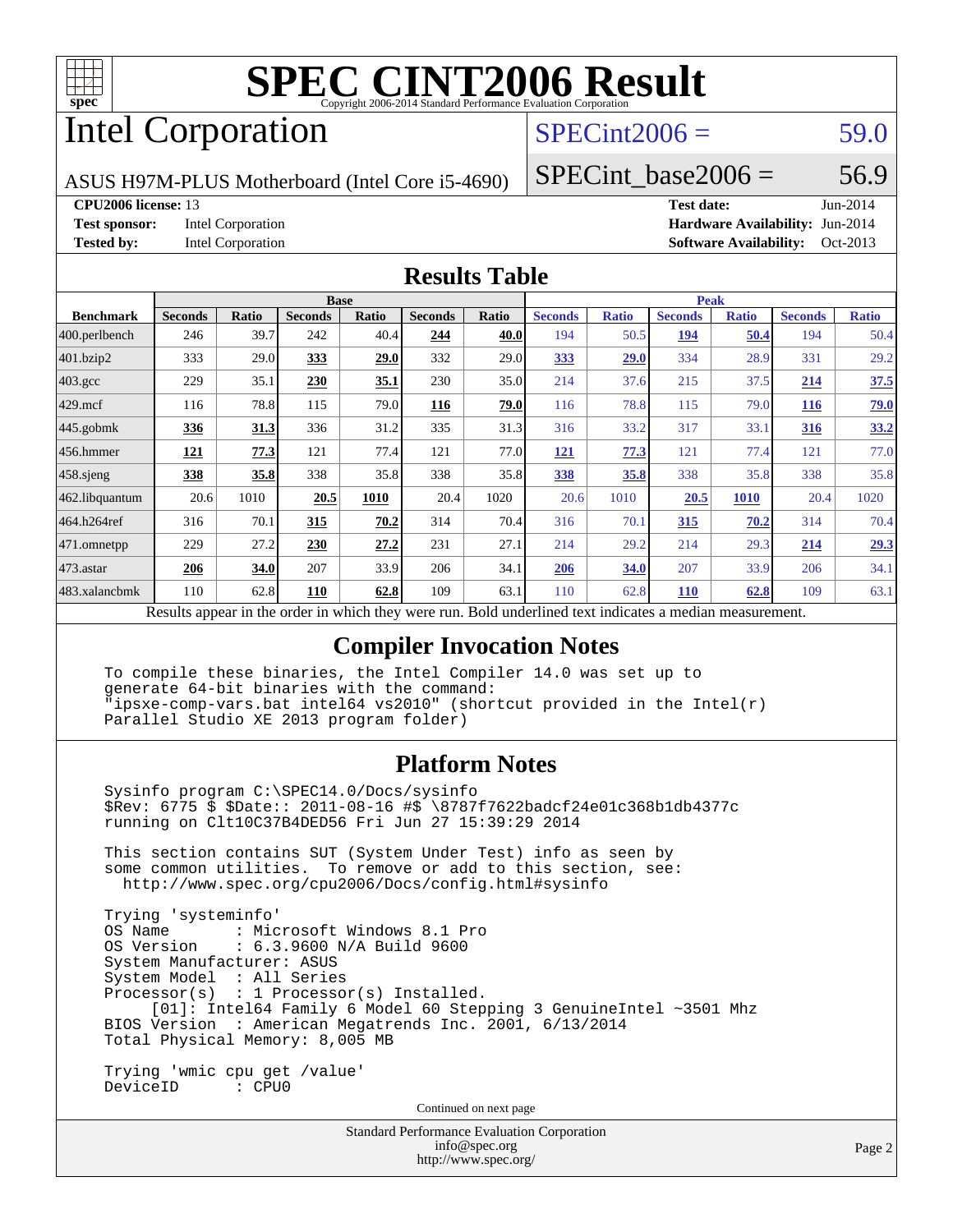

# Intel Corporation

 $SPECint2006 = 59.0$  $SPECint2006 = 59.0$ 

ASUS H97M-PLUS Motherboard (Intel Core i5-4690)

**[Test sponsor:](http://www.spec.org/auto/cpu2006/Docs/result-fields.html#Testsponsor)** Intel Corporation **[Hardware Availability:](http://www.spec.org/auto/cpu2006/Docs/result-fields.html#HardwareAvailability)** Jun-2014

SPECint base2006 =  $56.9$ **[CPU2006 license:](http://www.spec.org/auto/cpu2006/Docs/result-fields.html#CPU2006license)** 13 **[Test date:](http://www.spec.org/auto/cpu2006/Docs/result-fields.html#Testdate)** Jun-2014

**[Tested by:](http://www.spec.org/auto/cpu2006/Docs/result-fields.html#Testedby)** Intel Corporation **[Software Availability:](http://www.spec.org/auto/cpu2006/Docs/result-fields.html#SoftwareAvailability)** Oct-2013

### **[Platform Notes \(Continued\)](http://www.spec.org/auto/cpu2006/Docs/result-fields.html#PlatformNotes)**

L2CacheSize : 1024<br>L3CacheSize : 6144 L3CacheSize MaxClockSpeed : 3501 Name : Intel(R) Core(TM)  $i5-4690$  CPU @ 3.50GHz NumberOfCores : 4 NumberOfLogicalProcessors: 4

(End of data from sysinfo program)

### **[Component Notes](http://www.spec.org/auto/cpu2006/Docs/result-fields.html#ComponentNotes)**

 Tested systems can be used with Shin-G ATX case, PC Power and Cooling 1200W power supply

### **[General Notes](http://www.spec.org/auto/cpu2006/Docs/result-fields.html#GeneralNotes)**

 OMP\_NUM\_THREADS set to number of processors cores KMP\_AFFINITY set to granularity=fine,scatter Binaries compiled on a system with 1x Intel Core i7-860 CPU + 8GB memory using Windows 7 Enterprise 64-bit

## **[Base Compiler Invocation](http://www.spec.org/auto/cpu2006/Docs/result-fields.html#BaseCompilerInvocation)**

[C benchmarks](http://www.spec.org/auto/cpu2006/Docs/result-fields.html#Cbenchmarks): [icl -Qvc10](http://www.spec.org/cpu2006/results/res2014q3/cpu2006-20140715-30479.flags.html#user_CCbase_intel_icc_vc10_9607f3ecbcdf68042245f068e51b40c1) [-Qstd=c99](http://www.spec.org/cpu2006/results/res2014q3/cpu2006-20140715-30479.flags.html#user_CCbase_intel_compiler_c99_mode_1a3d110e3041b3ad4466830521bdad2a)

[C++ benchmarks:](http://www.spec.org/auto/cpu2006/Docs/result-fields.html#CXXbenchmarks) [icl -Qvc10](http://www.spec.org/cpu2006/results/res2014q3/cpu2006-20140715-30479.flags.html#user_CXXbase_intel_icc_vc10_9607f3ecbcdf68042245f068e51b40c1)

### **[Base Portability Flags](http://www.spec.org/auto/cpu2006/Docs/result-fields.html#BasePortabilityFlags)**

 400.perlbench: [-DSPEC\\_CPU\\_P64](http://www.spec.org/cpu2006/results/res2014q3/cpu2006-20140715-30479.flags.html#b400.perlbench_basePORTABILITY_DSPEC_CPU_P64) [-DSPEC\\_CPU\\_WIN64\\_X64](http://www.spec.org/cpu2006/results/res2014q3/cpu2006-20140715-30479.flags.html#b400.perlbench_baseCPORTABILITY_DSPEC_CPU_WIN64_X64) [-DSPEC\\_CPU\\_NO\\_NEED\\_VA\\_COPY](http://www.spec.org/cpu2006/results/res2014q3/cpu2006-20140715-30479.flags.html#b400.perlbench_baseCPORTABILITY_DSPEC_CPU_NO_NEED_VA_COPY) 401.bzip2: [-DSPEC\\_CPU\\_P64](http://www.spec.org/cpu2006/results/res2014q3/cpu2006-20140715-30479.flags.html#suite_basePORTABILITY401_bzip2_DSPEC_CPU_P64) 403.gcc: [-DSPEC\\_CPU\\_P64](http://www.spec.org/cpu2006/results/res2014q3/cpu2006-20140715-30479.flags.html#suite_basePORTABILITY403_gcc_DSPEC_CPU_P64) [-DSPEC\\_CPU\\_WIN64](http://www.spec.org/cpu2006/results/res2014q3/cpu2006-20140715-30479.flags.html#b403.gcc_baseCPORTABILITY_DSPEC_CPU_WIN64) 429.mcf: [-DSPEC\\_CPU\\_P64](http://www.spec.org/cpu2006/results/res2014q3/cpu2006-20140715-30479.flags.html#suite_basePORTABILITY429_mcf_DSPEC_CPU_P64) 445.gobmk: [-DSPEC\\_CPU\\_P64](http://www.spec.org/cpu2006/results/res2014q3/cpu2006-20140715-30479.flags.html#suite_basePORTABILITY445_gobmk_DSPEC_CPU_P64) 456.hmmer: [-DSPEC\\_CPU\\_P64](http://www.spec.org/cpu2006/results/res2014q3/cpu2006-20140715-30479.flags.html#suite_basePORTABILITY456_hmmer_DSPEC_CPU_P64) 458.sjeng: [-DSPEC\\_CPU\\_P64](http://www.spec.org/cpu2006/results/res2014q3/cpu2006-20140715-30479.flags.html#suite_basePORTABILITY458_sjeng_DSPEC_CPU_P64) 462.libquantum: [-DSPEC\\_CPU\\_P64](http://www.spec.org/cpu2006/results/res2014q3/cpu2006-20140715-30479.flags.html#suite_basePORTABILITY462_libquantum_DSPEC_CPU_P64) 464.h264ref: [-DSPEC\\_CPU\\_P64](http://www.spec.org/cpu2006/results/res2014q3/cpu2006-20140715-30479.flags.html#suite_basePORTABILITY464_h264ref_DSPEC_CPU_P64) [-DWIN32](http://www.spec.org/cpu2006/results/res2014q3/cpu2006-20140715-30479.flags.html#b464.h264ref_baseCPORTABILITY_DWIN32) [-DSPEC\\_CPU\\_NO\\_INTTYPES](http://www.spec.org/cpu2006/results/res2014q3/cpu2006-20140715-30479.flags.html#b464.h264ref_baseCPORTABILITY_DSPEC_CPU_NO_INTTYPES) 471.omnetpp: [-DSPEC\\_CPU\\_P64](http://www.spec.org/cpu2006/results/res2014q3/cpu2006-20140715-30479.flags.html#suite_basePORTABILITY471_omnetpp_DSPEC_CPU_P64) [-DSPEC\\_CPU\\_WIN64](http://www.spec.org/cpu2006/results/res2014q3/cpu2006-20140715-30479.flags.html#b471.omnetpp_baseCXXPORTABILITY_DSPEC_CPU_WIN64) 473.astar: [-DSPEC\\_CPU\\_P64](http://www.spec.org/cpu2006/results/res2014q3/cpu2006-20140715-30479.flags.html#suite_basePORTABILITY473_astar_DSPEC_CPU_P64) 483.xalancbmk: [-DSPEC\\_CPU\\_P64](http://www.spec.org/cpu2006/results/res2014q3/cpu2006-20140715-30479.flags.html#suite_basePORTABILITY483_xalancbmk_DSPEC_CPU_P64) [-Qoption,cpp,--no\\_wchar\\_t\\_keyword](http://www.spec.org/cpu2006/results/res2014q3/cpu2006-20140715-30479.flags.html#user_baseCXXPORTABILITY483_xalancbmk_f-no_wchar_t_keyword_ec0ad4495a16b4e858bfcb29d949d25d)

> Standard Performance Evaluation Corporation [info@spec.org](mailto:info@spec.org) <http://www.spec.org/>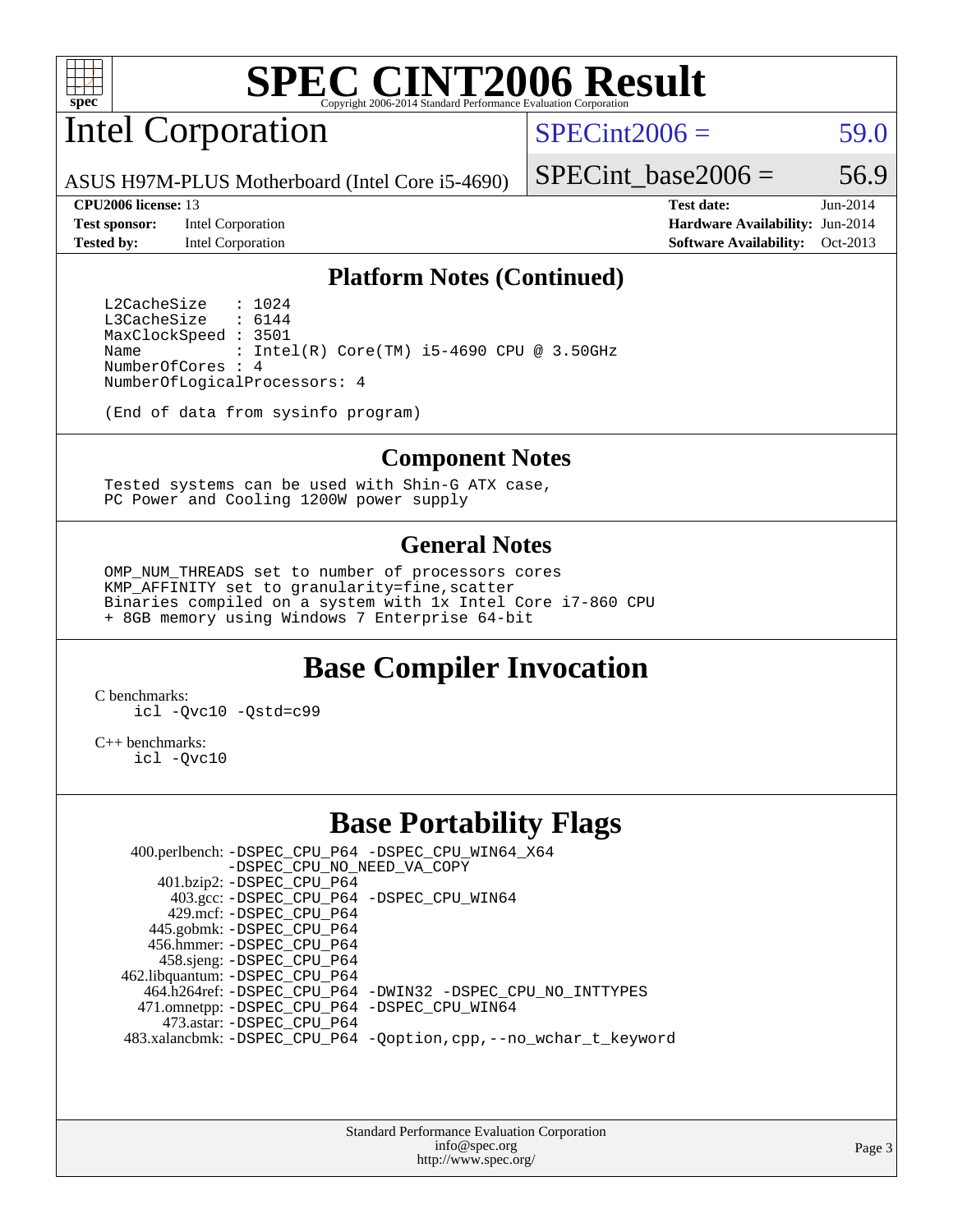

Intel Corporation

 $SPECint2006 = 59.0$  $SPECint2006 = 59.0$ 

ASUS H97M-PLUS Motherboard (Intel Core i5-4690)

**[Test sponsor:](http://www.spec.org/auto/cpu2006/Docs/result-fields.html#Testsponsor)** Intel Corporation **[Hardware Availability:](http://www.spec.org/auto/cpu2006/Docs/result-fields.html#HardwareAvailability)** Jun-2014 **[Tested by:](http://www.spec.org/auto/cpu2006/Docs/result-fields.html#Testedby)** Intel Corporation **[Software Availability:](http://www.spec.org/auto/cpu2006/Docs/result-fields.html#SoftwareAvailability)** Oct-2013

SPECint base2006 =  $56.9$ 

**[CPU2006 license:](http://www.spec.org/auto/cpu2006/Docs/result-fields.html#CPU2006license)** 13 **[Test date:](http://www.spec.org/auto/cpu2006/Docs/result-fields.html#Testdate)** Jun-2014

### **[Base Optimization Flags](http://www.spec.org/auto/cpu2006/Docs/result-fields.html#BaseOptimizationFlags)**

[C benchmarks](http://www.spec.org/auto/cpu2006/Docs/result-fields.html#Cbenchmarks):

[-QxCORE-AVX2](http://www.spec.org/cpu2006/results/res2014q3/cpu2006-20140715-30479.flags.html#user_CCbase_f-QxAVX2_f98716b5f9e905f99c943c56f21bf430) [-Qipo](http://www.spec.org/cpu2006/results/res2014q3/cpu2006-20140715-30479.flags.html#user_CCbase_f-Qipo) [-O3](http://www.spec.org/cpu2006/results/res2014q3/cpu2006-20140715-30479.flags.html#user_CCbase_f-O3) [-Qprec-div-](http://www.spec.org/cpu2006/results/res2014q3/cpu2006-20140715-30479.flags.html#user_CCbase_f-Qprec-div-) [-Qopt-prefetch](http://www.spec.org/cpu2006/results/res2014q3/cpu2006-20140715-30479.flags.html#user_CCbase_f-Qprefetch_37c211608666b9dff9380561f602f0a8) [-Qparallel](http://www.spec.org/cpu2006/results/res2014q3/cpu2006-20140715-30479.flags.html#user_CCbase_f-Qparallel) [-Qauto-ilp32](http://www.spec.org/cpu2006/results/res2014q3/cpu2006-20140715-30479.flags.html#user_CCbase_f-Qauto-ilp32) [/F512000000](http://www.spec.org/cpu2006/results/res2014q3/cpu2006-20140715-30479.flags.html#user_CCbase_set_stack_space_98438a10eb60aa5f35f4c79d9b9b27b1)

[C++ benchmarks:](http://www.spec.org/auto/cpu2006/Docs/result-fields.html#CXXbenchmarks)

[-QxCORE-AVX2](http://www.spec.org/cpu2006/results/res2014q3/cpu2006-20140715-30479.flags.html#user_CXXbase_f-QxAVX2_f98716b5f9e905f99c943c56f21bf430) [-Qipo](http://www.spec.org/cpu2006/results/res2014q3/cpu2006-20140715-30479.flags.html#user_CXXbase_f-Qipo) [-O3](http://www.spec.org/cpu2006/results/res2014q3/cpu2006-20140715-30479.flags.html#user_CXXbase_f-O3) [-Qprec-div-](http://www.spec.org/cpu2006/results/res2014q3/cpu2006-20140715-30479.flags.html#user_CXXbase_f-Qprec-div-) [-Qopt-prefetch](http://www.spec.org/cpu2006/results/res2014q3/cpu2006-20140715-30479.flags.html#user_CXXbase_f-Qprefetch_37c211608666b9dff9380561f602f0a8) [-Qcxx-features](http://www.spec.org/cpu2006/results/res2014q3/cpu2006-20140715-30479.flags.html#user_CXXbase_f-Qcxx_features_dbf36c8a6dba956e22f1645e4dcd4d98)  $-Qauto-ilp32 /F512000000$  $-Qauto-ilp32 /F512000000$  $-Qauto-ilp32 /F512000000$  [shlW64M.lib](http://www.spec.org/cpu2006/results/res2014q3/cpu2006-20140715-30479.flags.html#user_CXXbase_SmartHeap64_c4f7f76711bdf8c0633a5c1edf6e5396)

### **[Base Other Flags](http://www.spec.org/auto/cpu2006/Docs/result-fields.html#BaseOtherFlags)**

[C benchmarks](http://www.spec.org/auto/cpu2006/Docs/result-fields.html#Cbenchmarks):

403.gcc: [-Dalloca=\\_alloca](http://www.spec.org/cpu2006/results/res2014q3/cpu2006-20140715-30479.flags.html#b403.gcc_baseEXTRA_CFLAGS_Dalloca_be3056838c12de2578596ca5467af7f3)

### **[Peak Compiler Invocation](http://www.spec.org/auto/cpu2006/Docs/result-fields.html#PeakCompilerInvocation)**

[C benchmarks](http://www.spec.org/auto/cpu2006/Docs/result-fields.html#Cbenchmarks): [icl -Qvc10](http://www.spec.org/cpu2006/results/res2014q3/cpu2006-20140715-30479.flags.html#user_CCpeak_intel_icc_vc10_9607f3ecbcdf68042245f068e51b40c1) [-Qstd=c99](http://www.spec.org/cpu2006/results/res2014q3/cpu2006-20140715-30479.flags.html#user_CCpeak_intel_compiler_c99_mode_1a3d110e3041b3ad4466830521bdad2a)

[C++ benchmarks:](http://www.spec.org/auto/cpu2006/Docs/result-fields.html#CXXbenchmarks) [icl -Qvc10](http://www.spec.org/cpu2006/results/res2014q3/cpu2006-20140715-30479.flags.html#user_CXXpeak_intel_icc_vc10_9607f3ecbcdf68042245f068e51b40c1)

## **[Peak Portability Flags](http://www.spec.org/auto/cpu2006/Docs/result-fields.html#PeakPortabilityFlags)**

Same as Base Portability Flags

## **[Peak Optimization Flags](http://www.spec.org/auto/cpu2006/Docs/result-fields.html#PeakOptimizationFlags)**

[C benchmarks](http://www.spec.org/auto/cpu2006/Docs/result-fields.html#Cbenchmarks):

 400.perlbench: [-QxCORE-AVX2](http://www.spec.org/cpu2006/results/res2014q3/cpu2006-20140715-30479.flags.html#user_peakPASS2_CFLAGSPASS2_LDFLAGS400_perlbench_f-QxAVX2_f98716b5f9e905f99c943c56f21bf430)(pass 2) [-Qprof\\_gen](http://www.spec.org/cpu2006/results/res2014q3/cpu2006-20140715-30479.flags.html#user_peakPASS1_CFLAGSPASS1_LDFLAGS400_perlbench_Qprof_gen)(pass 1) [-Qprof\\_use](http://www.spec.org/cpu2006/results/res2014q3/cpu2006-20140715-30479.flags.html#user_peakPASS2_CFLAGSPASS2_LDFLAGS400_perlbench_Qprof_use)(pass 2) [-Qipo](http://www.spec.org/cpu2006/results/res2014q3/cpu2006-20140715-30479.flags.html#user_peakOPTIMIZE400_perlbench_f-Qipo) [-O3](http://www.spec.org/cpu2006/results/res2014q3/cpu2006-20140715-30479.flags.html#user_peakOPTIMIZE400_perlbench_f-O3) [-Qprec-div-](http://www.spec.org/cpu2006/results/res2014q3/cpu2006-20140715-30479.flags.html#user_peakOPTIMIZE400_perlbench_f-Qprec-div-) [-Qansi-alias](http://www.spec.org/cpu2006/results/res2014q3/cpu2006-20140715-30479.flags.html#user_peakOPTIMIZE400_perlbench_f-Qansi-alias) [-Qopt-prefetch](http://www.spec.org/cpu2006/results/res2014q3/cpu2006-20140715-30479.flags.html#user_peakOPTIMIZE400_perlbench_f-Qprefetch_37c211608666b9dff9380561f602f0a8) [-Qauto-ilp32](http://www.spec.org/cpu2006/results/res2014q3/cpu2006-20140715-30479.flags.html#user_peakCOPTIMIZE400_perlbench_f-Qauto-ilp32) [/F512000000](http://www.spec.org/cpu2006/results/res2014q3/cpu2006-20140715-30479.flags.html#user_peakEXTRA_LDFLAGS400_perlbench_set_stack_space_98438a10eb60aa5f35f4c79d9b9b27b1) [shlW64M.lib](http://www.spec.org/cpu2006/results/res2014q3/cpu2006-20140715-30479.flags.html#user_peakEXTRA_LIBS400_perlbench_SmartHeap64_c4f7f76711bdf8c0633a5c1edf6e5396)  [-link /FORCE:MULTIPLE](http://www.spec.org/cpu2006/results/res2014q3/cpu2006-20140715-30479.flags.html#user_peakLDOUT400_perlbench_link_force_multiple2_070fe330869edf77077b841074b8b0b6)

 401.bzip2: [-QxCORE-AVX2](http://www.spec.org/cpu2006/results/res2014q3/cpu2006-20140715-30479.flags.html#user_peakPASS2_CFLAGSPASS2_LDFLAGS401_bzip2_f-QxAVX2_f98716b5f9e905f99c943c56f21bf430)(pass 2) [-Qprof\\_gen](http://www.spec.org/cpu2006/results/res2014q3/cpu2006-20140715-30479.flags.html#user_peakPASS1_CFLAGSPASS1_LDFLAGS401_bzip2_Qprof_gen)(pass 1) [-Qprof\\_use](http://www.spec.org/cpu2006/results/res2014q3/cpu2006-20140715-30479.flags.html#user_peakPASS2_CFLAGSPASS2_LDFLAGS401_bzip2_Qprof_use)(pass 2) [-Qipo](http://www.spec.org/cpu2006/results/res2014q3/cpu2006-20140715-30479.flags.html#user_peakOPTIMIZE401_bzip2_f-Qipo) [-O3](http://www.spec.org/cpu2006/results/res2014q3/cpu2006-20140715-30479.flags.html#user_peakOPTIMIZE401_bzip2_f-O3) [-Qprec-div-](http://www.spec.org/cpu2006/results/res2014q3/cpu2006-20140715-30479.flags.html#user_peakOPTIMIZE401_bzip2_f-Qprec-div-) [-Qopt-prefetch](http://www.spec.org/cpu2006/results/res2014q3/cpu2006-20140715-30479.flags.html#user_peakOPTIMIZE401_bzip2_f-Qprefetch_37c211608666b9dff9380561f602f0a8) [-Qansi-alias](http://www.spec.org/cpu2006/results/res2014q3/cpu2006-20140715-30479.flags.html#user_peakOPTIMIZE401_bzip2_f-Qansi-alias) [-Qauto-ilp32](http://www.spec.org/cpu2006/results/res2014q3/cpu2006-20140715-30479.flags.html#user_peakCOPTIMIZE401_bzip2_f-Qauto-ilp32) [/F512000000](http://www.spec.org/cpu2006/results/res2014q3/cpu2006-20140715-30479.flags.html#user_peakEXTRA_LDFLAGS401_bzip2_set_stack_space_98438a10eb60aa5f35f4c79d9b9b27b1)

 403.gcc: [-QxCORE-AVX2](http://www.spec.org/cpu2006/results/res2014q3/cpu2006-20140715-30479.flags.html#user_peakPASS2_CFLAGSPASS2_LDFLAGS403_gcc_f-QxAVX2_f98716b5f9e905f99c943c56f21bf430)(pass 2) [-Qprof\\_gen](http://www.spec.org/cpu2006/results/res2014q3/cpu2006-20140715-30479.flags.html#user_peakPASS1_CFLAGSPASS1_LDFLAGS403_gcc_Qprof_gen)(pass 1) [-Qprof\\_use](http://www.spec.org/cpu2006/results/res2014q3/cpu2006-20140715-30479.flags.html#user_peakPASS2_CFLAGSPASS2_LDFLAGS403_gcc_Qprof_use)(pass 2) [-Qipo](http://www.spec.org/cpu2006/results/res2014q3/cpu2006-20140715-30479.flags.html#user_peakOPTIMIZE403_gcc_f-Qipo) [-O3](http://www.spec.org/cpu2006/results/res2014q3/cpu2006-20140715-30479.flags.html#user_peakOPTIMIZE403_gcc_f-O3) [-Qprec-div-](http://www.spec.org/cpu2006/results/res2014q3/cpu2006-20140715-30479.flags.html#user_peakOPTIMIZE403_gcc_f-Qprec-div-) [-Qauto-ilp32](http://www.spec.org/cpu2006/results/res2014q3/cpu2006-20140715-30479.flags.html#user_peakCOPTIMIZE403_gcc_f-Qauto-ilp32) [/F512000000](http://www.spec.org/cpu2006/results/res2014q3/cpu2006-20140715-30479.flags.html#user_peakEXTRA_LDFLAGS403_gcc_set_stack_space_98438a10eb60aa5f35f4c79d9b9b27b1)

Continued on next page

Standard Performance Evaluation Corporation [info@spec.org](mailto:info@spec.org) <http://www.spec.org/>

Page 4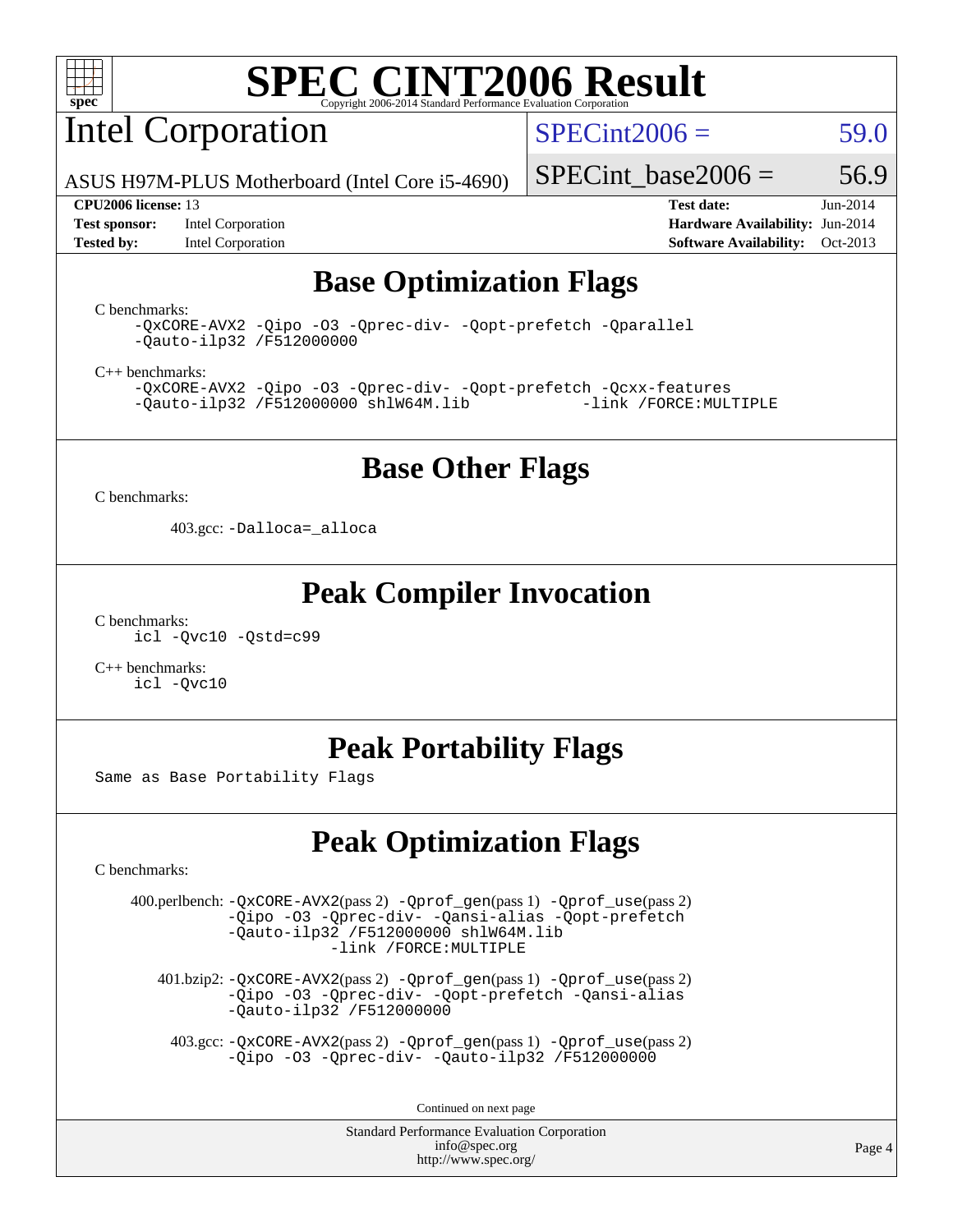

Intel Corporation

 $SPECint2006 = 59.0$  $SPECint2006 = 59.0$ 

ASUS H97M-PLUS Motherboard (Intel Core i5-4690)

### **[CPU2006 license:](http://www.spec.org/auto/cpu2006/Docs/result-fields.html#CPU2006license)** 13 **[Test date:](http://www.spec.org/auto/cpu2006/Docs/result-fields.html#Testdate)** Jun-2014

**[Test sponsor:](http://www.spec.org/auto/cpu2006/Docs/result-fields.html#Testsponsor)** Intel Corporation **[Hardware Availability:](http://www.spec.org/auto/cpu2006/Docs/result-fields.html#HardwareAvailability)** Jun-2014 **[Tested by:](http://www.spec.org/auto/cpu2006/Docs/result-fields.html#Testedby)** Intel Corporation **[Software Availability:](http://www.spec.org/auto/cpu2006/Docs/result-fields.html#SoftwareAvailability)** Oct-2013

SPECint base2006 =  $56.9$ 

## **[Peak Optimization Flags \(Continued\)](http://www.spec.org/auto/cpu2006/Docs/result-fields.html#PeakOptimizationFlags)**

 $429$ .mcf: basepeak = yes

 445.gobmk: [-QxCORE-AVX2](http://www.spec.org/cpu2006/results/res2014q3/cpu2006-20140715-30479.flags.html#user_peakPASS2_CFLAGSPASS2_LDFLAGS445_gobmk_f-QxAVX2_f98716b5f9e905f99c943c56f21bf430)(pass 2) [-Qprof\\_gen](http://www.spec.org/cpu2006/results/res2014q3/cpu2006-20140715-30479.flags.html#user_peakPASS1_CFLAGSPASS1_LDFLAGS445_gobmk_Qprof_gen)(pass 1) [-Qprof\\_use](http://www.spec.org/cpu2006/results/res2014q3/cpu2006-20140715-30479.flags.html#user_peakPASS2_CFLAGSPASS2_LDFLAGS445_gobmk_Qprof_use)(pass 2) [-Qipo](http://www.spec.org/cpu2006/results/res2014q3/cpu2006-20140715-30479.flags.html#user_peakOPTIMIZE445_gobmk_f-Qipo) [-O2](http://www.spec.org/cpu2006/results/res2014q3/cpu2006-20140715-30479.flags.html#user_peakOPTIMIZE445_gobmk_f-O2) [-Qprec-div-](http://www.spec.org/cpu2006/results/res2014q3/cpu2006-20140715-30479.flags.html#user_peakOPTIMIZE445_gobmk_f-Qprec-div-) [-Qansi-alias](http://www.spec.org/cpu2006/results/res2014q3/cpu2006-20140715-30479.flags.html#user_peakOPTIMIZE445_gobmk_f-Qansi-alias) [-Qauto-ilp32](http://www.spec.org/cpu2006/results/res2014q3/cpu2006-20140715-30479.flags.html#user_peakCOPTIMIZE445_gobmk_f-Qauto-ilp32) [/F512000000](http://www.spec.org/cpu2006/results/res2014q3/cpu2006-20140715-30479.flags.html#user_peakEXTRA_LDFLAGS445_gobmk_set_stack_space_98438a10eb60aa5f35f4c79d9b9b27b1)

456.hmmer: basepeak = yes

458.sjeng: basepeak = yes

 $462$ .libquantum: basepeak = yes

 $464.h264$ ref: basepeak = yes

[C++ benchmarks:](http://www.spec.org/auto/cpu2006/Docs/result-fields.html#CXXbenchmarks)

```
 471.omnetpp: -QxCORE-AVX2(pass 2) -Qprof_gen(pass 1) -Qprof_use(pass 2)
-Qipo -O3 -Qprec-div- -Qansi-alias
-Qopt-ra-region-strategy=block -Qauto-ilp32 /F512000000
shlW64M.lib -link /FORCE:MULTIPLE
```
 $473$ .astar: basepeak = yes

483.xalancbmk: basepeak = yes

## **[Peak Other Flags](http://www.spec.org/auto/cpu2006/Docs/result-fields.html#PeakOtherFlags)**

[C benchmarks](http://www.spec.org/auto/cpu2006/Docs/result-fields.html#Cbenchmarks):

403.gcc: [-Dalloca=\\_alloca](http://www.spec.org/cpu2006/results/res2014q3/cpu2006-20140715-30479.flags.html#b403.gcc_peakEXTRA_CFLAGS_Dalloca_be3056838c12de2578596ca5467af7f3)

The flags file that was used to format this result can be browsed at <http://www.spec.org/cpu2006/flags/Intel-ic14.0-official-windows.html>

You can also download the XML flags source by saving the following link: <http://www.spec.org/cpu2006/flags/Intel-ic14.0-official-windows.xml>